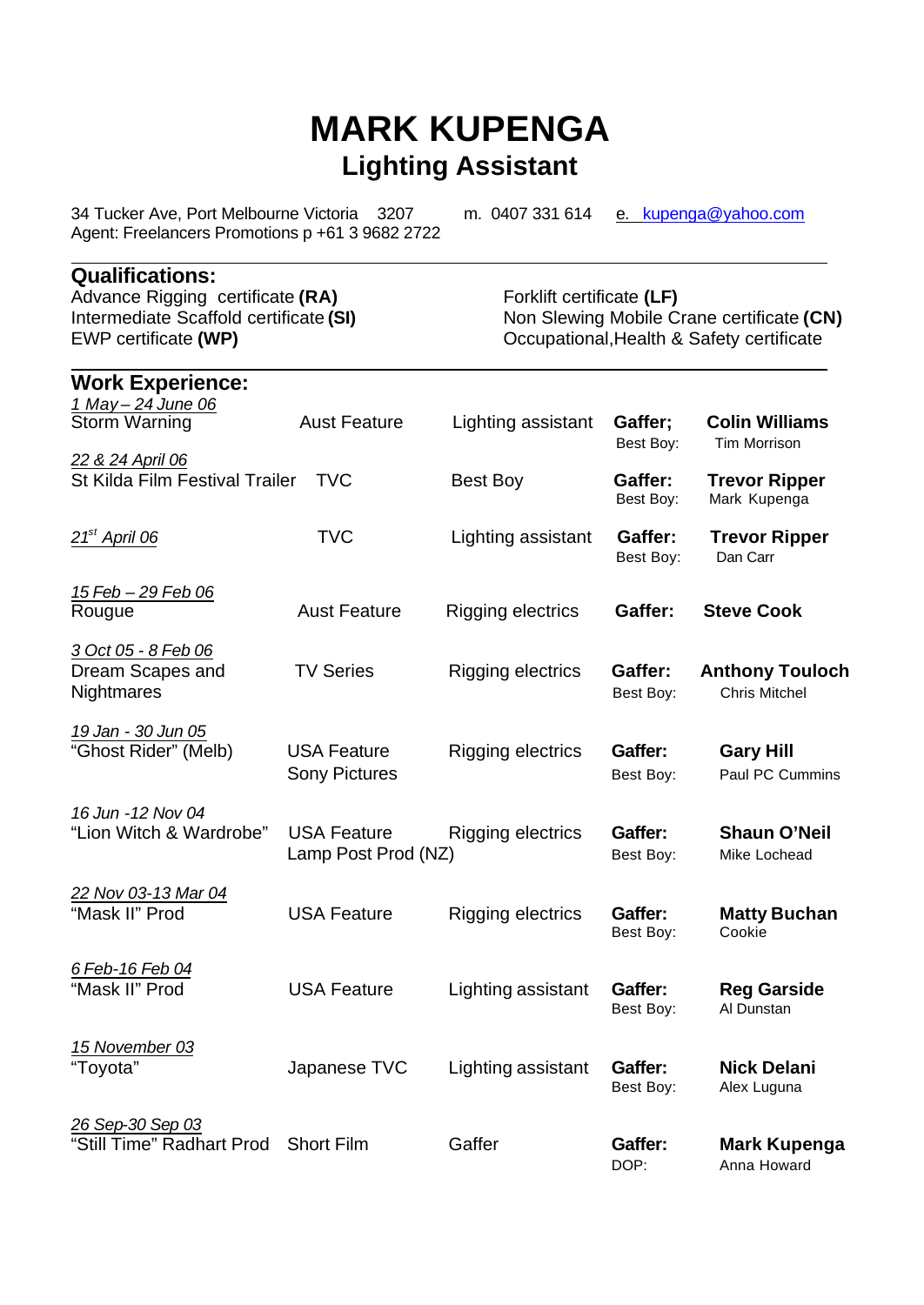| 8 Sep-18 Sep 03<br>"Man Things"                    | Feature            | Rigging electrics | Gaffer:<br>Best Boy:  | <b>Matty Buchan</b><br>Paul PC Cummins               |
|----------------------------------------------------|--------------------|-------------------|-----------------------|------------------------------------------------------|
| 16 Jul-17 Jul 03<br>"Gabriel"                      | <b>Short Film</b>  | <b>Best Boy</b>   | Gaffer:<br>Best Boy:  | <b>Glen Jenkins</b><br>Mark Kupenga                  |
| 16 Sep 02 - 20 Jun 03<br>"Peter Pan" Prod<br>(QId) | <b>USA Feature</b> | Rigging electrics | Gaffer:<br>Best Boy:  | <b>Matt Buchan</b><br><b>Stewart Sorby</b>           |
| Oct $01 - Aug 02$<br>"Matrix 2 & 3" Prod           | <b>USA Feature</b> | Rigging electrics | Gaffer:<br>Best Boys: | lan Matherson<br><b>Matt Clive</b><br>Simon Williams |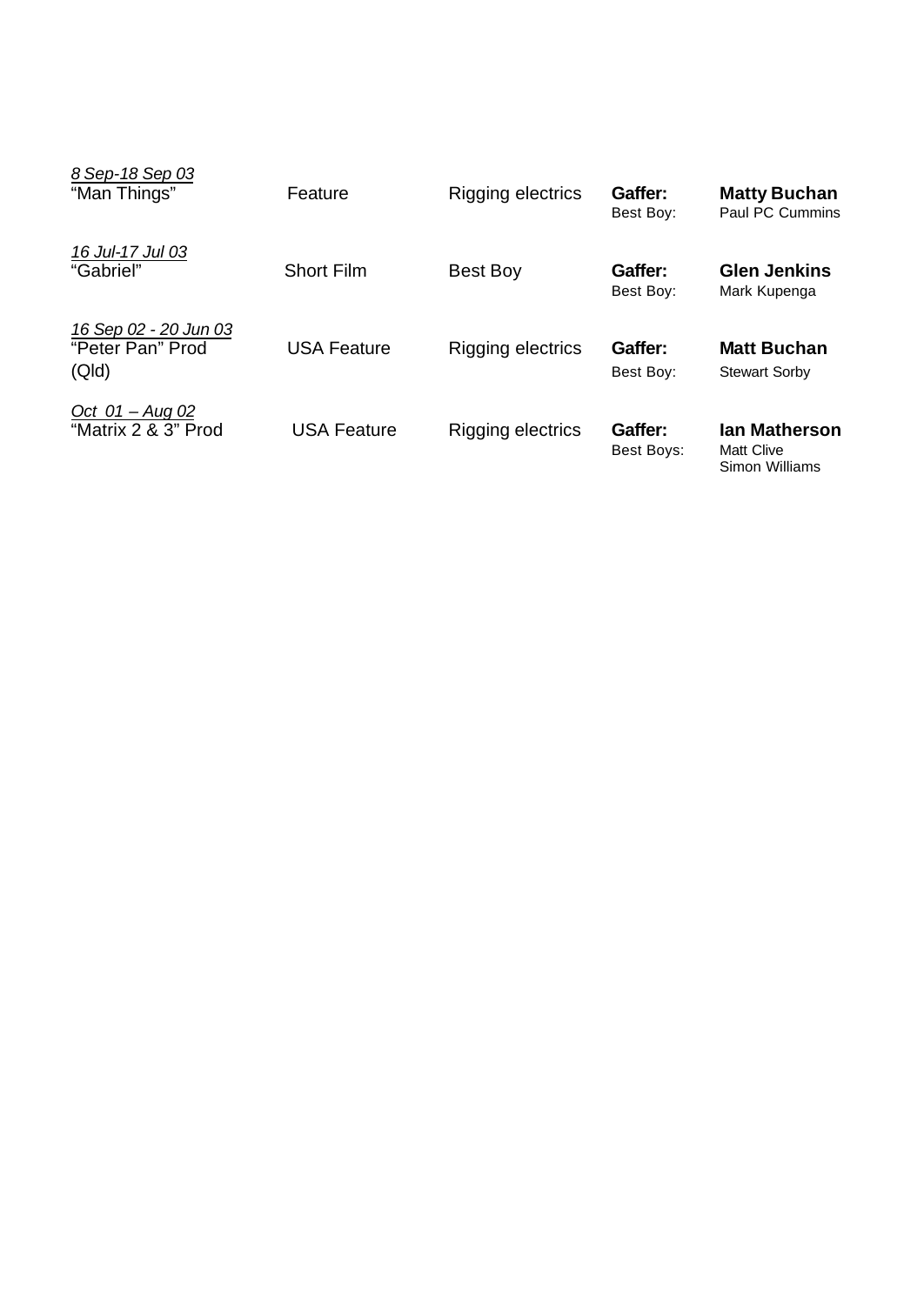## **Mark Kupenga Grip assistant**

m. 0407 33 16 14 e. kupenga@yahoo.com

### **Qualifications:**

Advance rigging certificate **(RA)** EWP certificate **(WP)** Intermediate Scaffold certificate (SI) Forklift certificate (LF)<br>Non Slewing Mobile Crane certificate (CN) Cocupational, Health & Safety certificate Non Slewing Mobile Crane certificate (CN) Current Car & motorcycle license

## **Grip Assistant Work Experience:**

| Key                       | <b>Best boy</b>             | <b>Production Co</b>       | Job                               | <b>Date</b>                   |
|---------------------------|-----------------------------|----------------------------|-----------------------------------|-------------------------------|
| Dean Garro                |                             | Hub Prod                   | <b>TVC</b>                        | 28 <sup>th</sup> March 06     |
| Dean Garro                |                             | Hub Prod                   | <b>TVC</b>                        | 1 <sup>st</sup> March 06      |
| <b>Richard Allardice</b>  |                             | <b>Boom Pictures</b>       | Boys Town                         | $5th$ Dec 05                  |
| <b>Jeff Full</b>          | <b>Jason Weeks</b>          | <b>Street Lights Films</b> | Voda Phone Italy<br>Italian TVC   | 25-26th Feb 04                |
| Nobby                     | <b>Steve</b>                | Film&Casting Temple        | Mountain Dew<br>Indian TVC        | 18-19th Feb 04                |
| Nobby                     | <b>Steve</b>                | <b>Bada Prod</b>           | Hyundai<br>Korean TVC             | 28th Nov 03                   |
| Dave Nichols James        |                             | <b>TVC</b>                 |                                   | 17th Nov 03                   |
| Nobby                     | Rob                         | <b>Film Graphics</b>       | <b>Washington Mutual</b><br>(TVC) | 25th May 02                   |
| Richard                   |                             | <b>ABC</b>                 | <b>Head Start</b><br>(TV)         | 21 & 26 Sep 01                |
| Nobby                     | <b>Steve</b>                | Saraceno Prod              | Japanese TVC                      | $9th$ Apr 01                  |
| <b>Russel Mark</b>        | <b>Ben</b>                  | Channel 7                  | <b>All Saints</b>                 | $5th$ Mar 01                  |
| Toby Copping, Andy Smith, |                             | Underdown                  | Down & Under<br>(FF)              | 30 <sup>th</sup> Mar 01       |
| Pat Nash                  | Tim                         | After the Rain             | (FF)                              | 28th, 16 <sup>th</sup> Mar 01 |
| Nobby                     | <b>Steve</b>                | <b>Pod Productions</b>     | <b>TVC</b>                        | $27th$ Mar 01                 |
|                           | Robby Morgan, Dave Connell, | <b>Film Construction</b>   | <b>TVC</b>                        | 20-21 <sup>st</sup> Mar 01    |